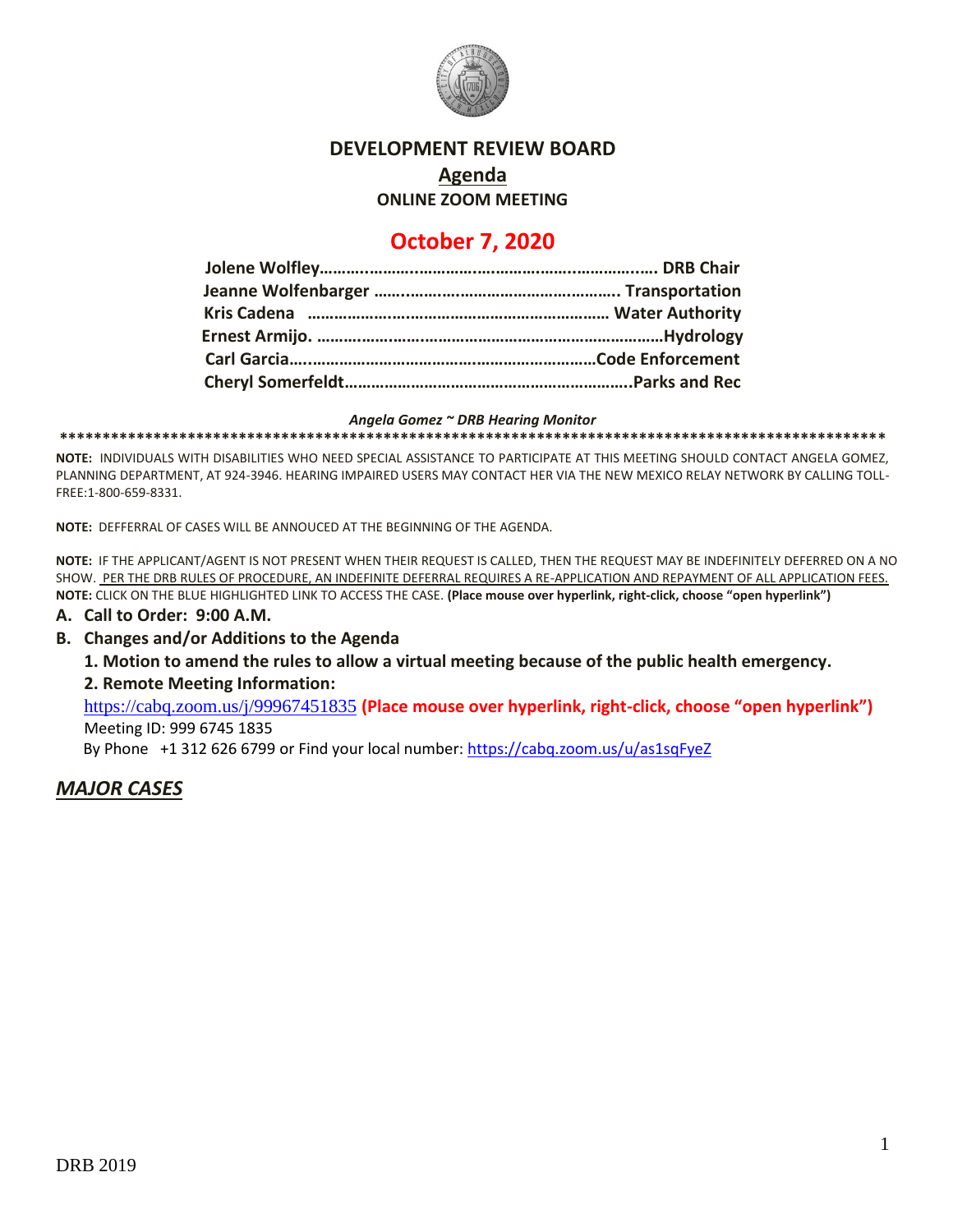| 1. | <b>Project # PR-2020-004414</b><br>SI-2020-00917 - SITE PLAN                                                                                                                                                                                                              | CONSENSUS PLANNING INC./ MICHAEL VOS agent(s) for<br>CITY OF ALBUQUERQUE DEPARTMENT OF FAMILY &<br><b>COMMUNITY SERVICES</b> request(s) the aforementioned<br>action(s) for all or a portion of: PAT HURLEY PARK & LOTS<br>216 THRU 222 & WLY PORT OF LOT 223 GLENDALE<br>GARDENS ADDN EXCEPT LOTS 27-A & 28-A OF THE<br>PALISADES, PAT HURLEY PARK, GLENDALE GARDENS<br>ADDITION, zoned NR-PO-A, located at 3828 RINCON RD<br>NW between REGINA DRIVE and YUCCA DRIVE, containing<br>approximately 19.39 acre(s). (J-11)                                                                                                                                                                       |
|----|---------------------------------------------------------------------------------------------------------------------------------------------------------------------------------------------------------------------------------------------------------------------------|-------------------------------------------------------------------------------------------------------------------------------------------------------------------------------------------------------------------------------------------------------------------------------------------------------------------------------------------------------------------------------------------------------------------------------------------------------------------------------------------------------------------------------------------------------------------------------------------------------------------------------------------------------------------------------------------------|
|    |                                                                                                                                                                                                                                                                           | PROPERTY OWNERS: CITY OF ALBUQUERQUE<br>REQUEST: SITE PLAN APPROVAL FOR A 6,955 SF EXPANSION OF THE<br>JOAN JONES COMMUNITY CENTER WITHIN PAT HURLEY PARK                                                                                                                                                                                                                                                                                                                                                                                                                                                                                                                                       |
| 2. | <b>Project # PR-2020-004133</b><br>SI-2020-00809 - SITE PLAN                                                                                                                                                                                                              | <b>CONSENSUS PLANNING INC.</b> agent(s) for <b>ALBUQUERQUE</b><br>HOUSING AUTHORITY request(s) the aforementioned<br>action(s) for all or a portion of: TRACT A, SIXBEE<br>SUBDIVISION (EXCL PORT OUT TO R/W), zoned R-T,<br>located at 1880 BROADWAY PL NE between HANNETT AVE<br>NE and McKNIGHT AVE NE, containing approximately 3.43<br>$\text{acre}(s)$ . $(H-14)$ [Deferred from 9/16/20]<br>PROPERTY OWNERS: ALBUQUERQUE HOUSING AUTHORITY<br><b>REQUEST: SITE PLAN - 54-UNIT TOWNHOUSE DEVELOPMENT</b><br>** AGENT REQUESTS DEFERRAL TO OCTOBER 21 <sup>st</sup> , 2020.                                                                                                                |
| З. | Project # PR-2020-004276<br>SD-2020-00147 - MAJOR SUBDIVISION<br><b>OF LAND</b><br>VA-2020-00339 - DPM WAIVER<br>VA-2020-00340 - DPM WAIVER<br>VA-2020-00341 - DPM WAIVER<br>VA-2020-00342 - IDO WAIVER<br>VA-2020-00343 - TEMPORARY DEFERRAL<br>OF SIDEWALK CONSTRUCTION | <b>PULTE</b><br><b>BOHANNAN</b><br><b>HUSTON</b><br>INC.<br>for<br>agent(s)<br><b>MEXICO</b><br><b>DEVELOPMENT</b><br><b>OF</b><br><b>NEW</b><br>request(s)<br>the<br>aforementioned action(s) for all or a portion of: TRACTS A<br>and B, A BULK PLAT FOR TRACTS A AND B INSPIRATION<br>(BEING<br><b>COMPRISED</b><br><b>OF</b><br><b>SUBDIVISION</b><br><b>TRACT</b><br>$\mathsf{P}$<br>WATERSHED SUBDIVISION), zoned PC, located on ARROYO<br>VISTA near 118 <sup>th</sup> ST, containing approximately 88 acre(s).<br>(H-7, J-7, J-8)[Deferred from 9/16/20]<br>PROPERTY OWNERS: PULTE DEVELOPMENT OF NEW MEXICO<br>REQUEST: REBSUBMITTAL OF PREVIOUSLY APPROVED PRELIMINARY<br><b>PLAT</b> |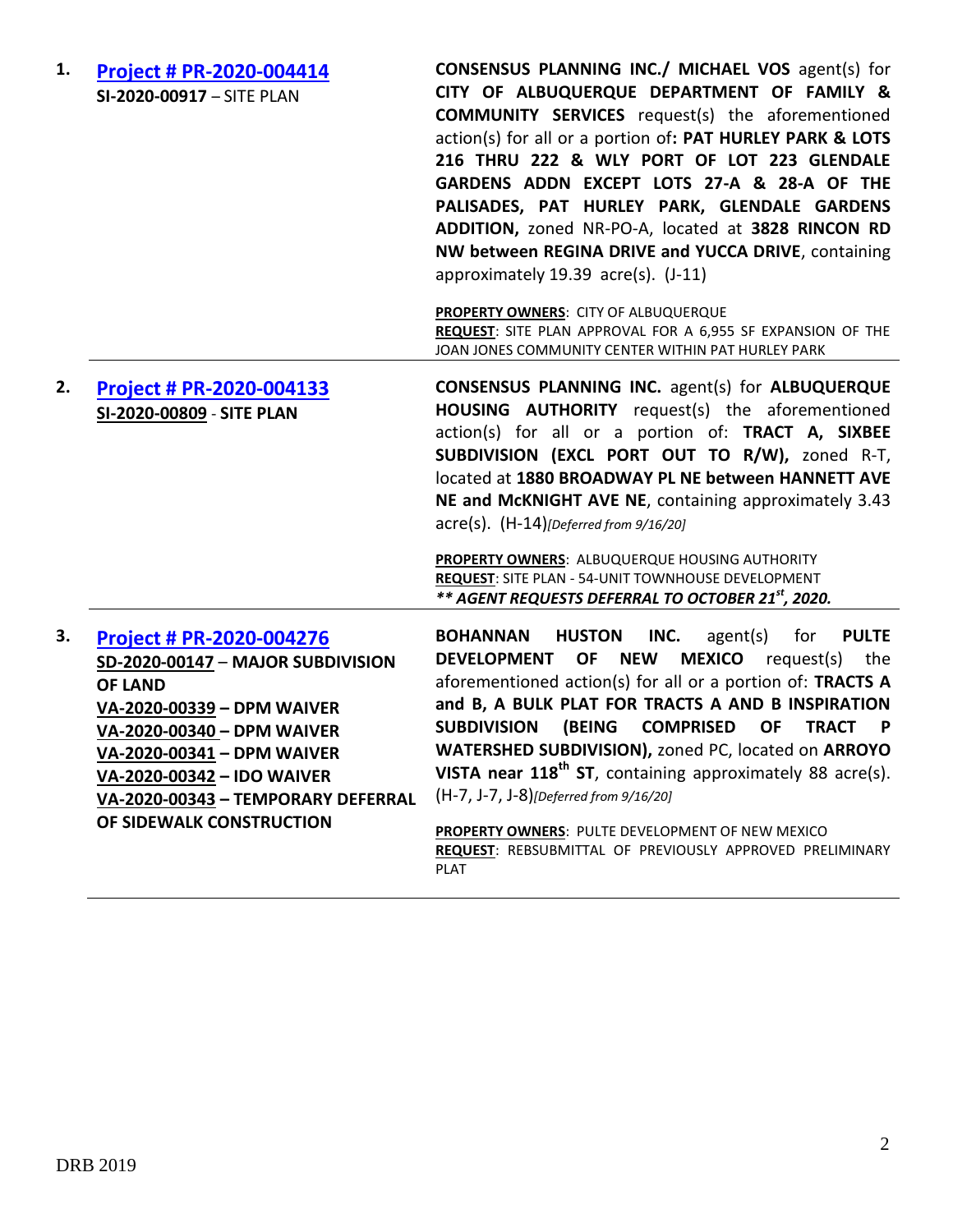| 4. | Project # PR-2020-003887<br>(1010532)<br>SI-2020-00367 - SITE PLAN                    | <b>ANDERSON</b> agent(s) for <b>MICHAEL DRESKIN</b><br><b>SCOTT</b><br>request(s) the aforementioned action(s) for all or a portion<br>of: LOT 5, BLOCK 23, BROAD ACRES ADDN, zoned MX-M,<br>located at 2818 4TH ST NW, containing approximately 1.27<br>acre(s). (H-14) [Deferred from 7/8/20, 7/22/20, 7/29/20, 8/19/20, 9/2/20,<br>9/16/20<br><b>PROPERTY OWNERS: MICHAEL DRESKIN</b><br>REQUEST: SITE PLAN FOR APARTMENT WITH MORE THAN 50 UNITS                                                                      |
|----|---------------------------------------------------------------------------------------|---------------------------------------------------------------------------------------------------------------------------------------------------------------------------------------------------------------------------------------------------------------------------------------------------------------------------------------------------------------------------------------------------------------------------------------------------------------------------------------------------------------------------|
| 5. | Project # PR-2019-002543<br>SD-2020-00145 - VACATION OF PUBLIC<br><b>RIGHT-OF-WAY</b> | <b>NEW MEXICO / ZONING agent for FRANK CHAVEZ requests</b><br>the aforementioned $action(s)$ for all or a portion of: Alley<br>between CONSTITUTION AVE NW and KINLEY AVE NW,<br>4th St. and 5th St. NW zoned MX-M, located at 1425 4TH ST<br><b>CONSTITUTION</b><br>between<br>and<br><b>KINLEY, containing</b><br>approximately 3,500 square feet. (J-14) [Deferred from<br>9/16/20<br><b>PROPERTY OWNERS: CITY of ALBUQUERQUE</b><br><b>REQUEST: VACATE ALLEY</b><br>** AGENT REQUESTS DEFERRAL TO NOVEMBER 4TH, 2020. |

## *MINOR CASES*

| 6. | PR-2020-003658<br>(1003859)<br>SI-2020-01052 - FINAL SIGN-OFF<br><b>EPC SITE PLAN</b> | <b>CONSENSUS PLANNING INC.</b> agent(s) for <b>GREYSTAR</b><br>request(s) the aforementioned action(s) for all or a portion<br>of: TRACT 4, NORTH ANDALUCIA AT LA LUZ, zoned PD,<br>located at 5301 ANTEQUERA RD NW between BOSQUE<br><b>SCHOOL RD and MIRANDELA ST, containing approximately</b><br>7.7061 $\arccos 1$ (E-12) |
|----|---------------------------------------------------------------------------------------|--------------------------------------------------------------------------------------------------------------------------------------------------------------------------------------------------------------------------------------------------------------------------------------------------------------------------------|
|    |                                                                                       | <b>PROPERTY OWNERS: SILVERLEAF VENTURES LLC</b><br><b>REQUEST: FINAL SITE PLAN SIGN-OFF</b>                                                                                                                                                                                                                                    |
| 7. | PR-2019-002973<br>SD-2020-00168 - PRELIMININARY/FINAL<br><b>PLAT</b>                  | ARCH + PLAN LAND USE CONSULTANTS agent(s) for<br><b>MANUEL GARZA</b> request(s) the aforementioned action(s)<br>for all or a portion of: LOTS A & B, LANDS OF ROBERT<br>GARCIA, zoned MX-M, located at 1821 CANDELARIA NW<br>between SAN ISIDRO ST and GRIEGOS LATERAL, containing<br>approximately 0.258 acre(s). (G-13)      |
|    |                                                                                       | <b>PROPERTY OWNERS: MANUEL GARZA</b><br><b>REQUEST: CREATE 3 LOTS FROM 2 EXITING LOTS</b>                                                                                                                                                                                                                                      |